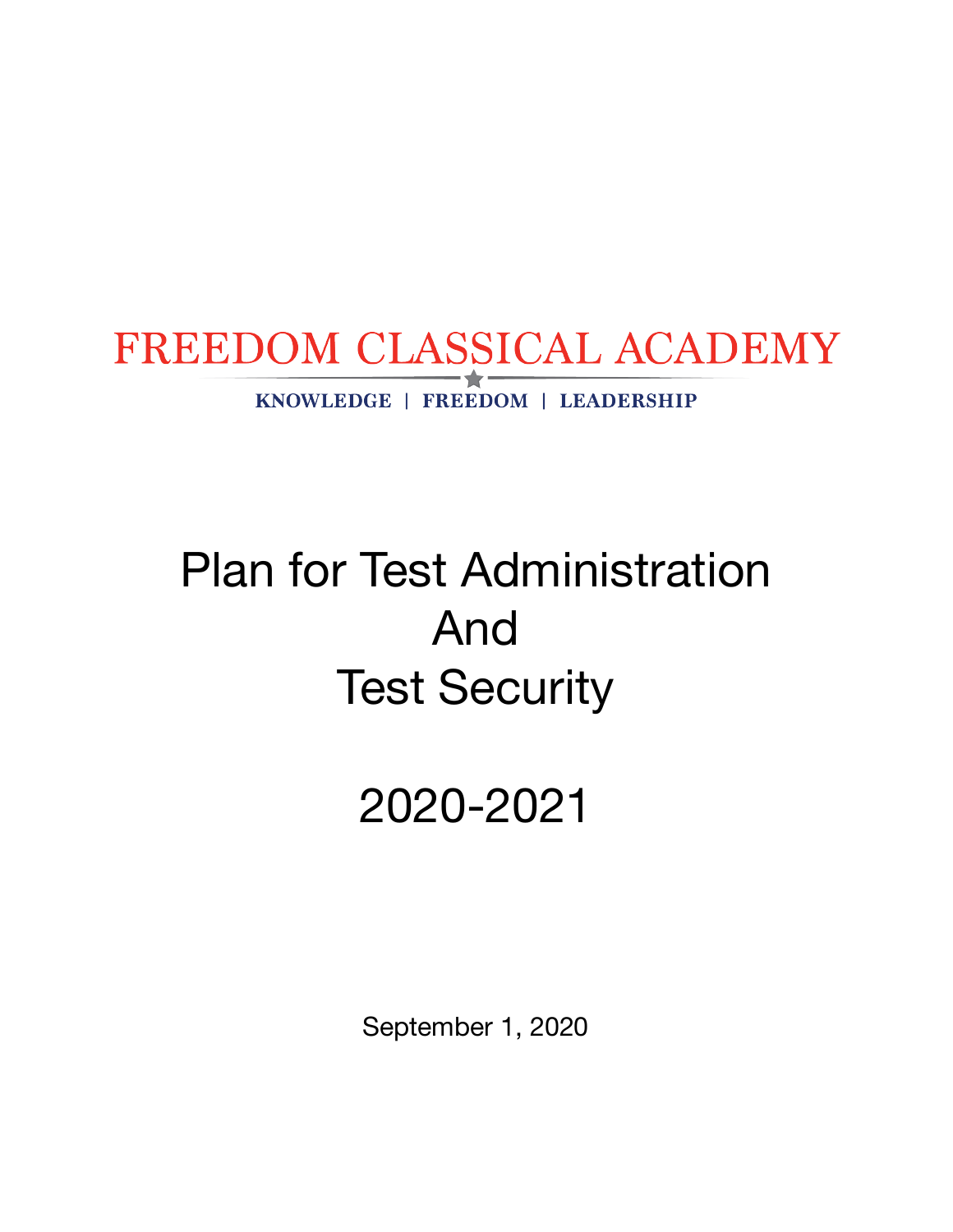## Table of Contents

| Disclosure of Test Content and Approved Answers    | 3               |
|----------------------------------------------------|-----------------|
| Storage and Distribution of Test Materials         | 4               |
| <b>Testing Locations and Prescribed Dates</b>      | 5               |
| <b>Testing Environment</b>                         | 5               |
| <b>Test Administration and Security Training</b>   | 6               |
| Reporting and Investigating Testing Irregularities | 9               |
| <b>Assurances from Principals</b>                  | 10 <sup>°</sup> |
| <b>School Test Coordinator1</b>                    | 11              |
| <b>Classroom Test Administrator</b>                | 11              |
| <b>Classroom Proctor</b>                           | 12 <sup>°</sup> |
| General Information                                | 12 <sup>2</sup> |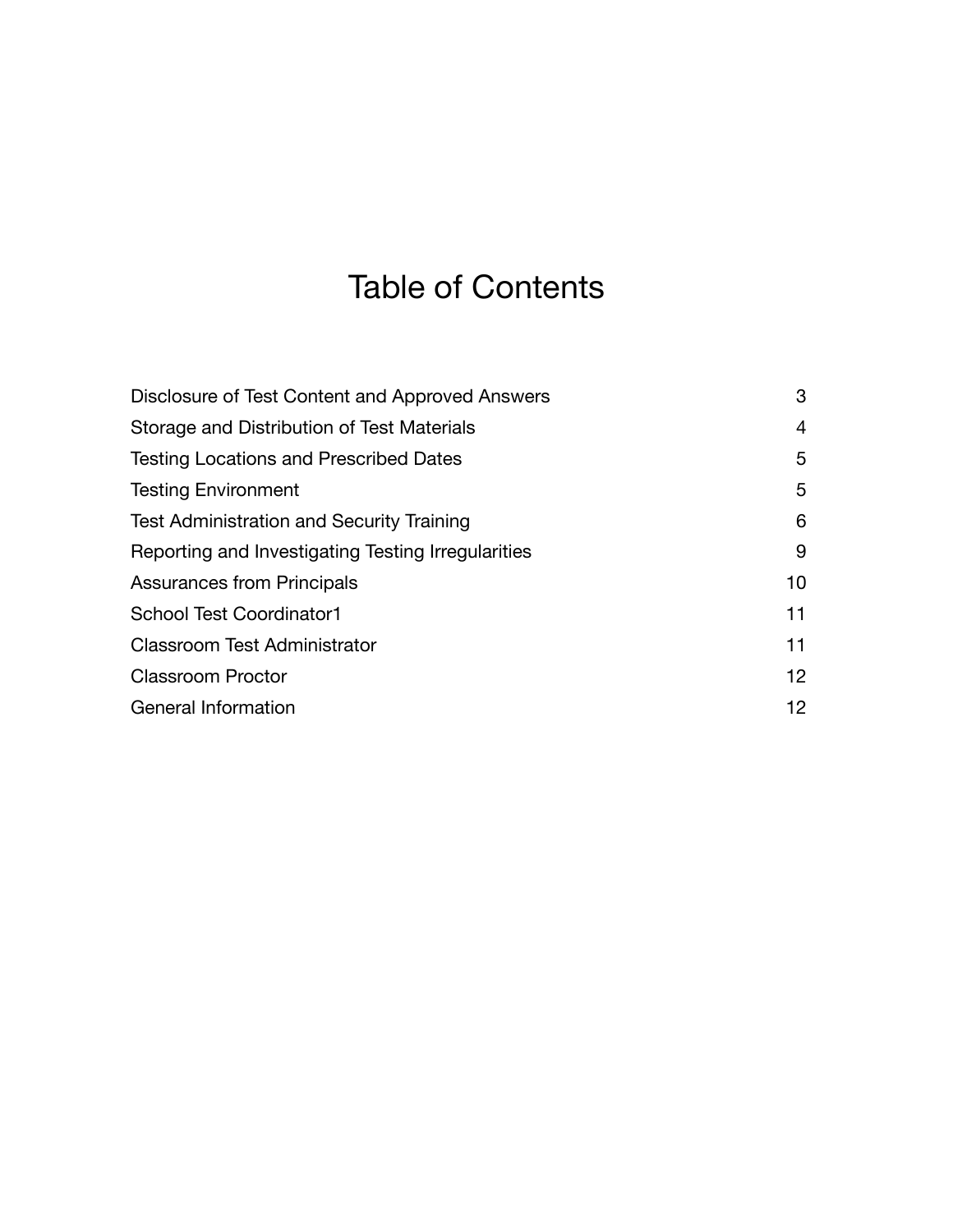## <span id="page-2-0"></span>**Disclosure of Test Content and Approved Answers**

Knowledge or review of actual test content is not necessary for valid test administration and is strictly prohibited.

The questions contained in state-mandated examinations and the approved answers are confidential, and disclosure is unlawful except under the following circumstances:

- To the extent necessary for administering and evaluating the examinations
- When it is necessary for the performance of the duties of a:
	- State officer who is a member of the executive or legislative branch
	- Superintendent of schools of a school district
	- Director of curriculum of a school district
	- Director of testing of a school district
- Specific questions and answers may be disclosed if the Superintendent of Public Instruction determines that the content of the questions and answers are not being used in a current examination and making the content available to the public poses no threat to the security of the current examination process.
- NDE staff and/or the Office of the Nevada Attorney General are charged with determining whether gaining access to state-mandated examinations is necessary and permitted by law.

Test administrators or proctors (individuals assisting test administrators) who are required to read or sign test content to students as provided in their testing accommodations or designated supports must complete a Confidentiality Agreement (template available at Bighorn > Files > Assessment Group). Other individuals required to be present in the testing environment (e.g., medical professionals) must also complete a Confidentiality Agreement.

Test administrators, proctors (individuals assisting test administrators), school administrators, teachers, substitute teachers, any other school personnel, or other individuals required to be present during test administration (e.g., medical professionals) are not permitted to review test content for any reason unless one of the exceptions previously listed applies.

Τest material, whether online or paper/pencil, must not be copied or reproduced by any means without the prior written authorization of the test publisher and the NDE, nor is any individual permitted to make notes on test content.

Under no circumstances shall copies of test material displayed on computer screens, student responses, or test booklets be circulated among faculty, administrators, or other persons.

All materials containing student identifying information and/or responses are the confidential property of the Nevada Department of Education (NDE), and not public record. Disclosure is strictly prohibited without written permission from the NDE (i.e., in the event a district test director or other district or state official is conducting an investigation).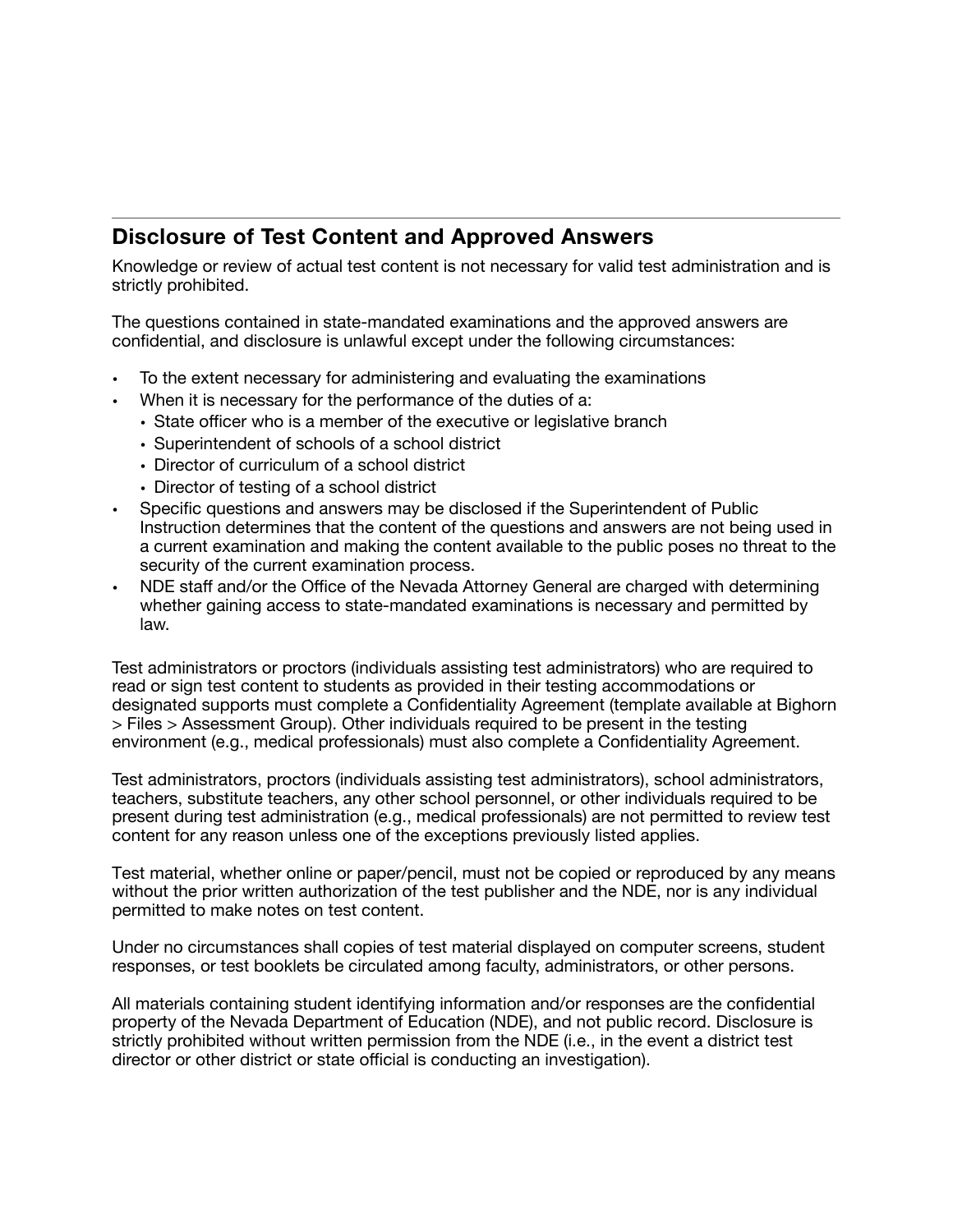## <span id="page-3-0"></span>**Storage and Distribution of Test Materials**

Test tickets are secure documents and must be stored, distributed, and collected according to test security procedures. Under no circumstances may student-identifying information printed on the tickets be distributed via email or any other non-secure method.

Test tickets must be collected when students complete a part of a test and redistributed for administration of the second part.

All documents containing student-identifying information, responses, or test content must be stored securely and must not be accessible to anyone other than the principal or school test coordinator (or other designated individuals who require access).

The secure storage may not be used for other materials to which unauthorized individuals have access. A sign-in/sign-out sheet including dates and times must be kept in order to track the movement and custody of materials.

**Secure testing materials, including test tickets, are not to be distributed to test administrators until the prescribed date for test administration.** (Exception: Materials for the Nevada Alternate Assessment (NAA) may be distributed, then securely stored prior to the test date, provided it is not a violation of the district or school test security plan.)

For paper test booklets:

District test directors (or school test coordinators if testing materials are shipped directly to the schools) must:

- Follow the directions from the testing vendor regarding the receipt of materials and the reporting of discrepancies.
- Account for all test booklets and other testing materials immediately upon receipt from each school's test coordinator.
- School test coordinators must:
- Maintain a log identifying the serial numbers of the test booklets assigned to each test administrator and the times materials were picked up.
- Account for all test booklets and other testing materials immediately upon their return from each test administrator, including signatures and times materials were returned.

Test administrators must:

- Account for all test booklets and other testing materials, including scratch paper, before students are allowed to leave the testing room for any reason.
- Place test booklets in serial number order and return all materials to the school test coordinator before the end of the school day.
- On completion of testing, district test directors (or school test coordinators if testing materials are shipped directly to the schools) must return the materials in accordance with the procedures outlined in the test coordinator manual for the specific assessment.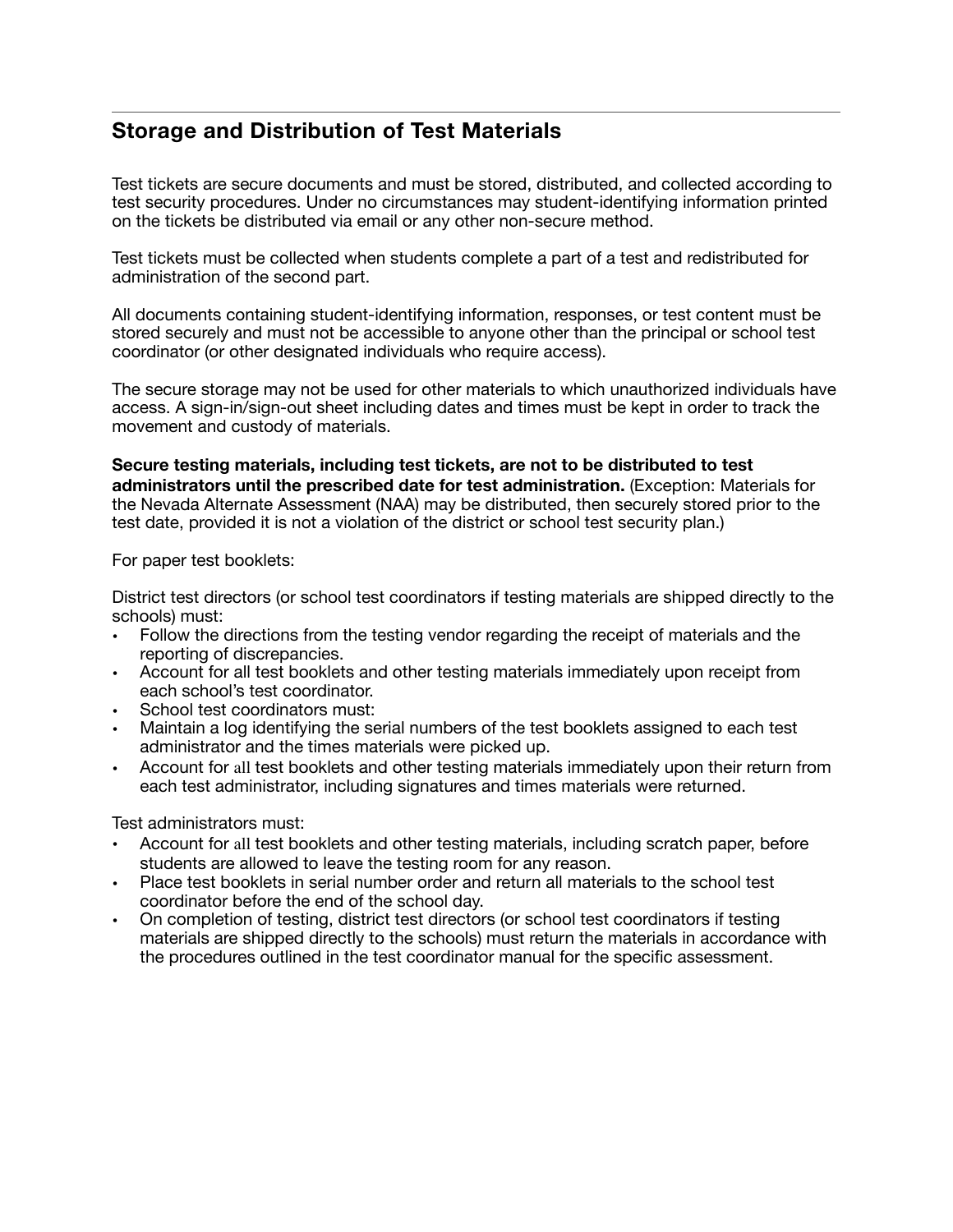## <span id="page-4-0"></span>**Testing Locations and Prescribed Dates**

Each test must be given in a public facility approved by the board of trustees or the governing body. Charter schools using on-line coursework as the primary mode of instruction must provide a centralized location for students to appear in person to take the scheduled statemandated examinations. Any exception to this requirement must be submitted to the NDE in writing no later than 60 calendar days prior to the scheduled administration. The NDE will notify the district or charter school of the decision in writing no later than one week before the scheduled test date.

The NDE prescribes the specific date or range of dates on or during which an examination or examinations will be given. If a district has special circumstances that prohibit giving the scheduled examination during the designated dates, the district test director must submit a written request for a change of date to the Nevada Department of Education (NDE) Office of Assessment, Data and Accountability Management at least 60 calendar days prior to the prescribed date of the test. The ability to grant requests may be limited both by the legislative requirement for uniform statewide administration and by contractual agreements with testing companies for scoring. Test directors in districts with year-round elementary schools, yearround track schools, or other scheduling conflicts will continue to work with the appropriate NDE assessment staff to schedule appropriate times for administration of required assessments to those students who will be on break throughout the designated testing periods.

**Examinations must be administered by licensed employees of a district or charter school who are trained in 2020-2021 test security and administration procedures and administered in a public facility approved by the board of trustees or the governing body.**  Unlicensed personnel, student teachers, teacher's aides, emergency substitute teachers, and parent and community volunteers may act as proctors (individuals assisting test administrators) and not as test administrators. EXCEPTION: Provided it is not a violation of district testing procedures, qualified paraprofessionals who have certified on the WIDA website for the appropriate assessments may administer the Speaking (all grades) and Kindergarten portions of the English Language Proficiency Assessment, WIDA. Administration must occur under the direct supervision of assigned, licensed personnel who are trained in 2020-2021 test security and administration procedures.

## <span id="page-4-1"></span>Testing Environment

Place-value indicators, number lines, charts, posters, or any materials that provide specific factual information or guidance (e.g., definitions, test-taking strategies, multiplication charts, hundreds charts, fraction-decimal-percent equivalency charts, graphic organizers, annotated samples of essays or paragraphs, or sample introductory and concluding techniques) must be removed or covered with blank, opaque material.

Student desk/table tops must be cleared of any material not specified in the test administration manual. Material that is affixed to desk tops must be covered with blank, opaque material. All testing materials must be distributed or accessed prior to the beginning of the testing session. See the specific test administration manuals for permissible materials.

Scratch paper may only be plain unlined, lined, or grid-only (unlabeled) graphing paper. No other pre-printed material is permitted on the front or back except for student- identifying information.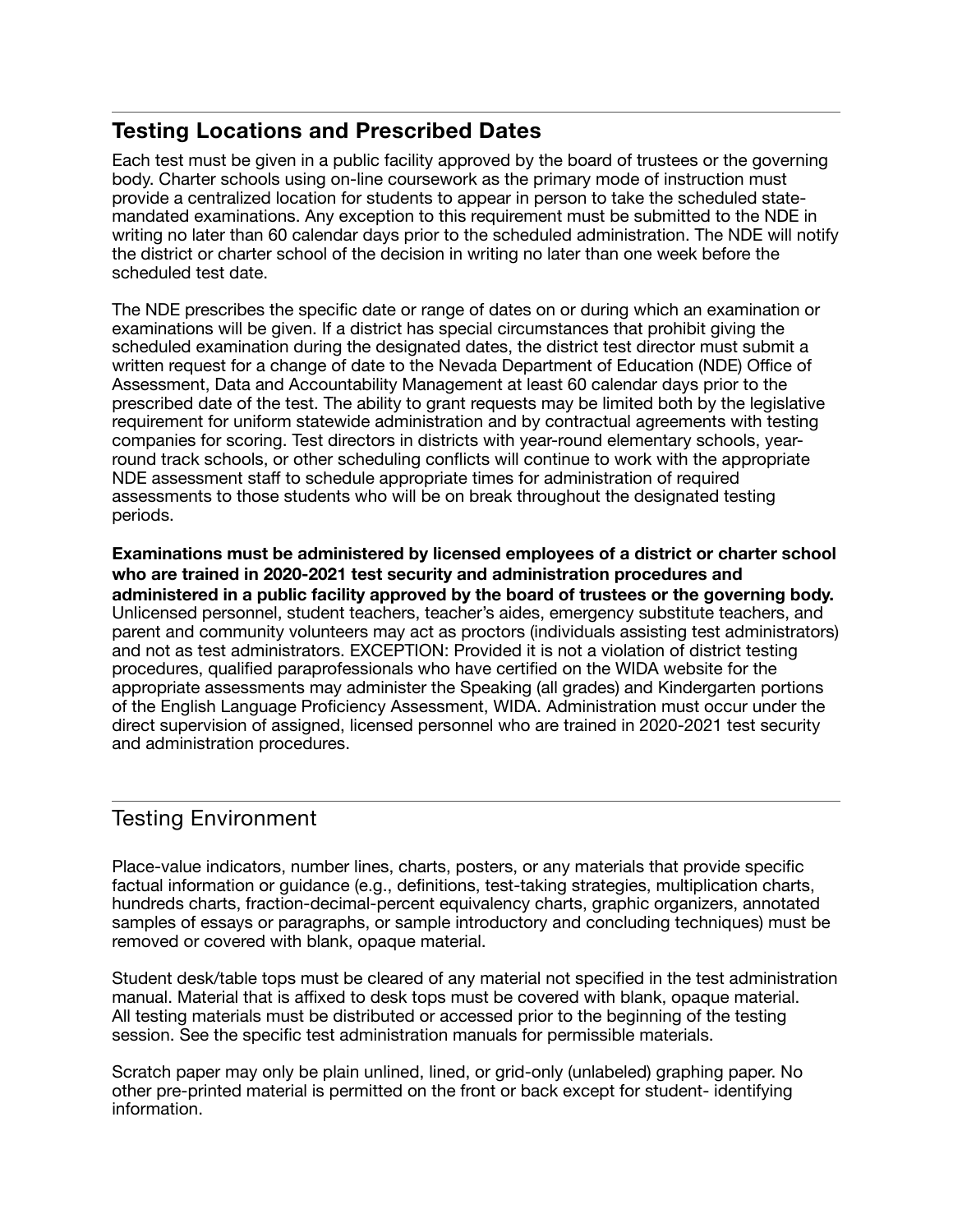Students may not have access to personal materials, including electronic devices, during testing unless a student has a specific accommodation or designated support, or the device is required for test administration. Unauthorized possession of non-permissible materials may result in invalid scores.

Parents or guardians of students who are testing must not be allowed in the testing room. Students who are not participating in a specific test must not be allowed in the testing room while tests are being administered.

 The following aids may be displayed, but individual copies may not be provided to students for use during the test:

- Scoring guides provided by the NDE
- Word walls or word lists without definitions, visual aids (including color coding), or labels
- Materials provided by the NDE may not be paraphrased or modified (except for enlargement).

### <span id="page-5-0"></span>**Test Administration and Security Training**

The identity and eligibility of all students who participate in testing must be verified in accordance with the district test security plan.

Test tickets contain student-identifying information and must be distributed to the appropriate students. If a student begins a test with another student's ticket, the district test director or designee must obtain permission from the NDE to regenerate the test ticket(s).

Administration of examinations to students NOT eligible to take them, including students who have previously passed, is strictly prohibited.

Students are only permitted to complete a test one time at a school during a test administration window. See the online test administration manuals for unlocking and resetting guidelines.

At least one test administrator and a sufficient number of proctors (individuals assisting test administrators) must be provided in each testing room to adequately supervise the testing. A ratio of one test administrator to not more than 30 students is strongly recommended.

Testing sign-in and sign-out sheets must include times.

All individuals present in the testing room—including students, licensed and unlicensed personnel, and any unauthorized individuals who may have entered the room—must be documented.

Additional materials beyond those specified in test administration instructions or documented on a student's testing accommodation form or as designated supports, cannot be provided to or made available to students for use during a test administration.

Students must be overseen by licensed personnel while having access to test materials, and during supervised breaks.

The test administrator's computer must be secured and monitored throughout the testing session.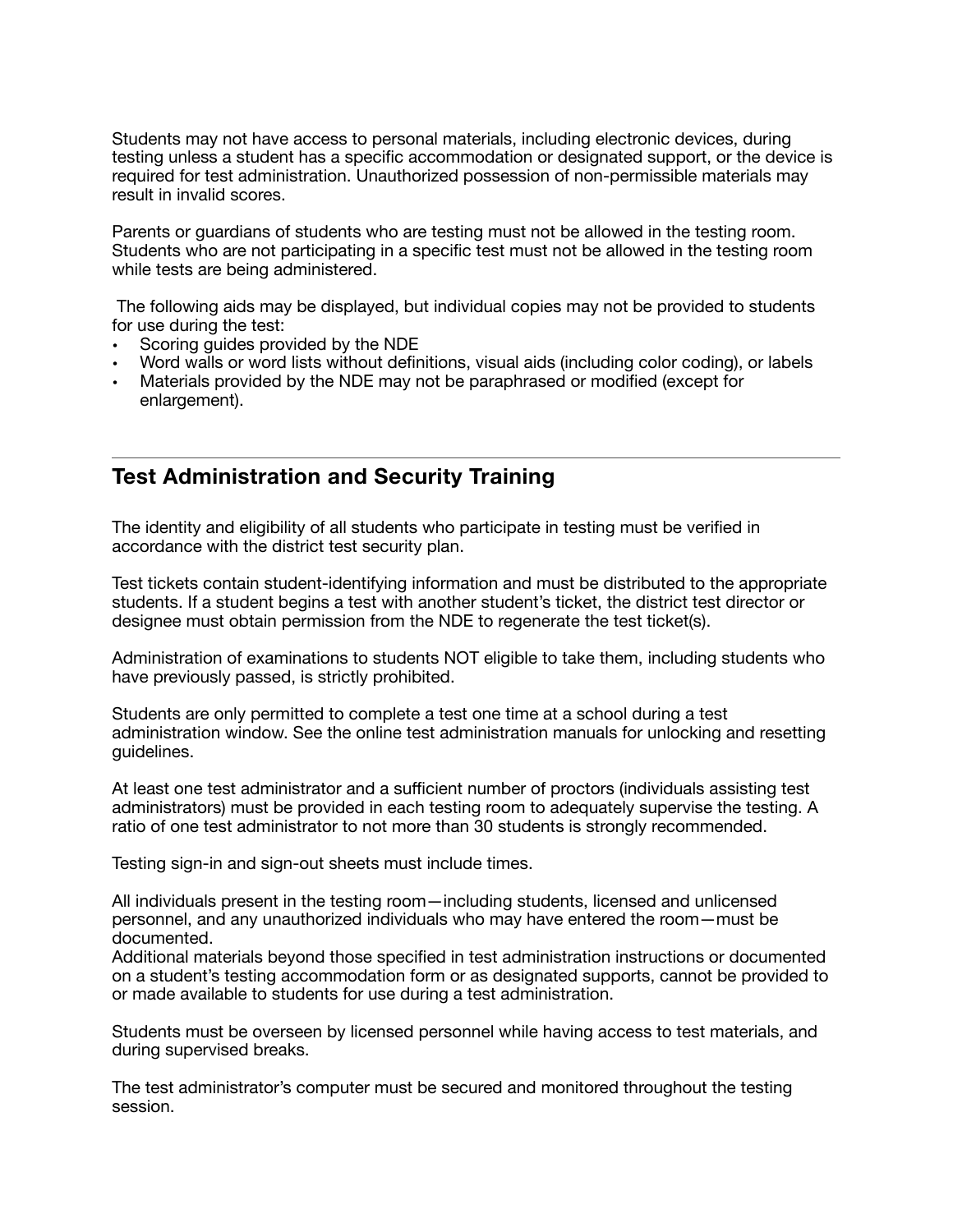Test administrators must read and follow the script provided in the administration manuals for administering each test.

Unlocking Performance Tasks—online tests lock down each night or when a student submits a test for scoring. Unlocking a test allows a student to access a test that has expired or has already been submitted.

If an expired test is unlocked, the test will reopen at the location at which the student stopped testing. The student will be able to review items within the current segment of the test but cannot return to previous segments.

If a submitted test is unlocked, the test will reopen at the last page of the test.

For interruptions in testing, the NDE grants permission to district test directors or their designees to unlock tests if:

- A student is unable to complete a test due to a technological difficulty that results in the expiration of the test (must be reported as a testing irregularity).
- A student is unable to complete a test before it expires due to a sudden illness or unanticipated school closure (must be reported as a testing irregularity).
- For instances of human error, when discovered on the day of testing, the NDE grants permission to district test directors or their designees to unlock tests if:
- A student begins a part of the test unintentionally (e.g., logging in to ELA Performance Task Part 2 instead of Part 1). The student should stop the test as soon as the error is noticed and should be directed to log in to the appropriate test part. The district test director or their designee must unlock the test part that was begun erroneously prior to administration of that part (must be reported as a testing irregularity).
- A student unintentionally submits a Performance Task before completing it if the incident is reported immediately and the test is unlocked and completed the same day (not reported as a testing irregularity).

Test administrators and proctors (individuals assisting test administrators) must monitor students to ensure they are working independently and adhering to procedures. **It is not appropriate to engage in other activity (e.g., grading assignments, checking emails) during test administration.** Particular attention must be paid to the following security threats to online test administration:

- Cheating threats:
	- Colluding with others
	- Using cheating aids
	- Using a proxy test taker
	- Copying answers from other test takers
	- Stealing threats
	- Capturing content by digital photography devices
	- Transcribing questions verbally (on paper or recording device)

**Test administrators, proctors (individuals assisting test administrators), or other adults may not provide assistance of any kind (including gestures, signals, rewards, or any other form of communication) beyond making certain that students understand the instructions for taking the test.** 

Students may not provide assistance of any kind to other students.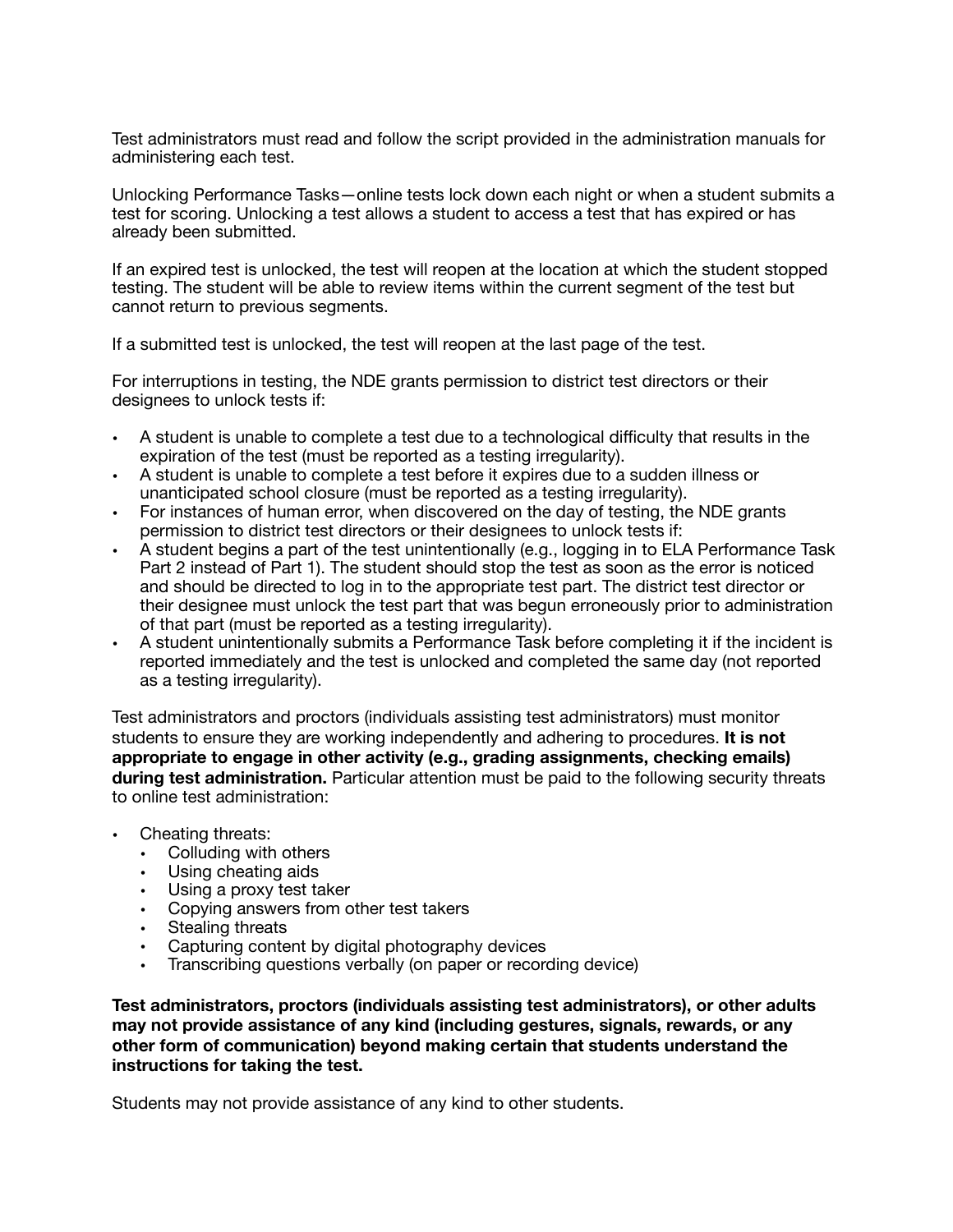All incidents involving student cheating must be responded to in accordance with district and/or school disciplinary procedures and require tests to be submitted as "invalid."

Photographing, recording, or transmitting any part of a test or testing session is PROHIBITED unless the activity is required for test administration, or when the school test coordinator, principal, or district test director is collecting evidence for a test security investigation.

#### **For all assessments, food and beverages are only permitted during a supervised break.**

Procedures for breaks are included in the specific test administration manuals and must be followed explicitly.

Electronic devices are strictly PROHIBITED unless a student has an accommodation plan or designated support that allows a specific permissible device, or the device is required for test administration (see the specific administration manuals for more information). Unauthorized possession of electronic devices may result in invalid scores.

Examinations will be administered in English. See the Usability, Accessibility, and Accommodations User Guide at the NDE Assessment web page regarding the use of glossaries and translated directions.

The test administrator or proctor (individual assisting the test administrator) of the WIDA Speaking Test (all grades) and Kindergarten Test must have native English fluency.

All testing materials, including test tickets, scratch paper, test booklets, and formula sheets must be returned to the test administrator and accounted for before a student is allowed to leave the testing area for any reason. Extra care must be taken to monitor the students' use of scratch paper to avoid cheating.

Students who finish before the end of the scheduled testing period may be excused according to school test security procedures. If students are not to be excused, they may bring books or other reading materials (paper versions only—no electronic devices) to occupy their time quietly if they complete testing early. These materials must not be on student desk or table tops while they are testing. Students may store these materials under their desks or on a table in the front or back of the room. Test administrators may also provide reading materials (paper versions only—no electronic devices) to students. Plan ahead for this activity, as it is not appropriate for students to reach into their desks or backpacks while testing is in progress. Drawing and writing are not permitted.

Failure to adhere strictly to consistent and uniform test administration procedures may result in the invalidation of student scores. A student whose test has been invalidated may count as a participant for purposes of the Nevada School Performance Framework (NSPF); however, the student will be placed in the lowest achievement level.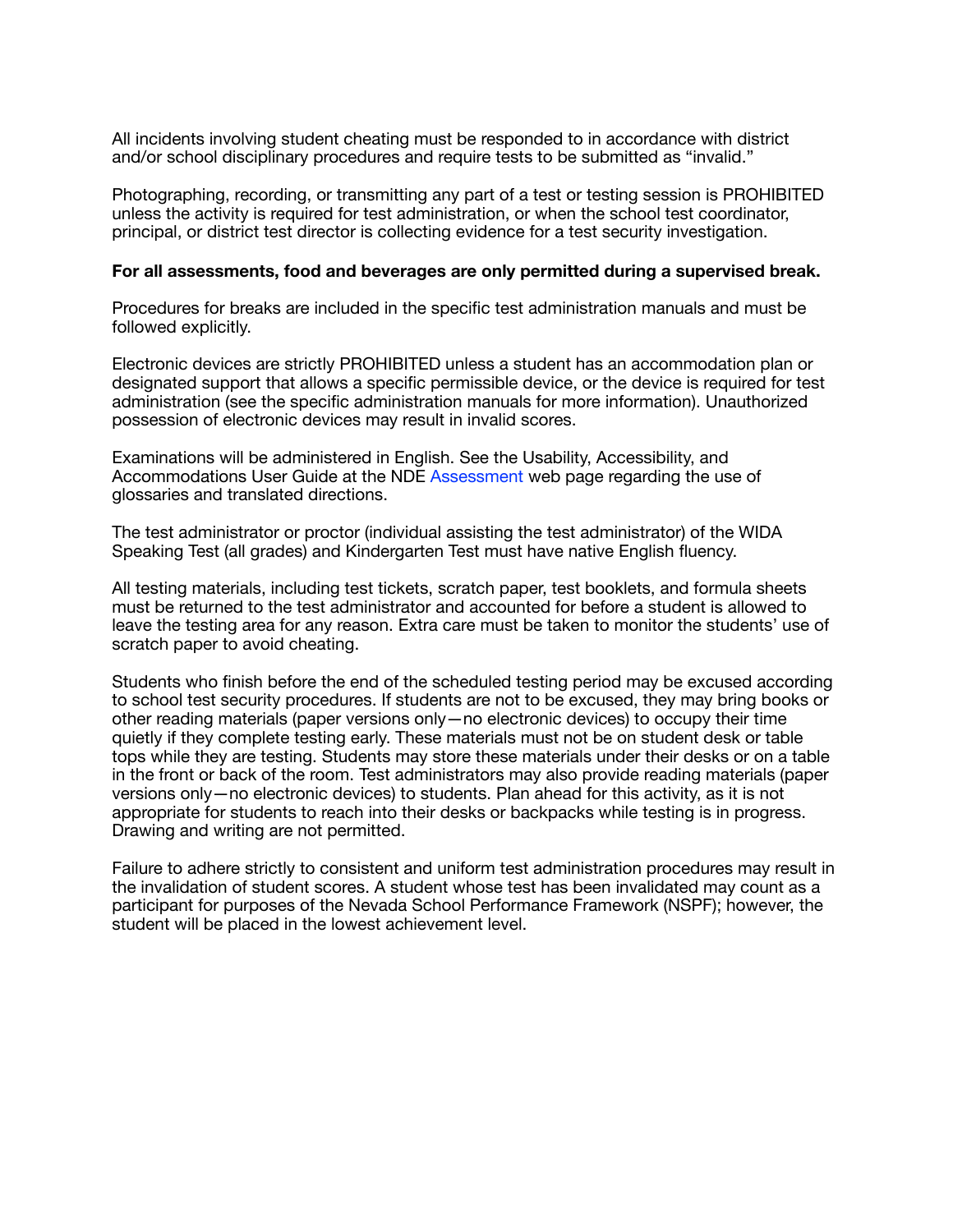## <span id="page-8-0"></span>**Reporting and Investigating Testing Irregularities**

If the NDE has reason to believe that a violation in testing administration or testing security has occurred, the NDE has an obligation to investigate the incident as it deems appropriate.

Districts and schools are required to comply with the NDE's requests for documentation and information relevant to the investigation.

If the district test director has reason to believe that a violation of the state or district test security plan has occurred, they must do the following:

- Immediately notify the NDE test security coordinator either orally or in writing.
- Ensure that a Report of Testing Irregularity is uploaded to the district's Test Security folder on the NDE Bighorn Portal within 14 school days after the incident occurred.
- Begin an investigation of the incident.

If a potential breach in the security has occurred, and the school has video surveillance equipment capable of downloading and saving a digital clip of the alleged occurrence, that clip must be retained as evidence for three consecutive school years.

All other evidence related to test security investigations must be retained for three consecutive school years.

The district test director or designee must submit all investigative findings to the NDE test security coordinator during the course of the investigation.

A school official who has reason to believe that a violation of the state or district test security plan has occurred must immediately notify the district test director (if the school is affiliated with a district). However, the district test security plan may require all reports of test security violations to be first directed to the school principal or test coordinator for reporting to the district test director or designee.

If a school is not affiliated with a district, the school principal or test coordinator will notify the NDE test security coordinator immediately and upload a written report to the NDE Bighorn Portal within 14 days of the incident. All investigative findings must be submitted to the NDE test security coordinator.

All evidence and documentation related to test security investigations is confidential. The NDE may choose to conduct an investigation separately or in conjunction with the school district.

Upon receipt of a Report of Testing Irregularity, the NDE test security coordinator will review the report and determine how to proceed.

The majority of the communication regarding the Report of Testing Irregularity will occur between the district test director and the NDE test security coordinator.

If the NDE determines that an irregularity in test administration or security has occurred, the test security coordinator shall notify the district test director in writing indicating the status of the case and a unique case number. Depending on the severity of the incident and the potential impact to the state assessment program, results may include, but are not limited to: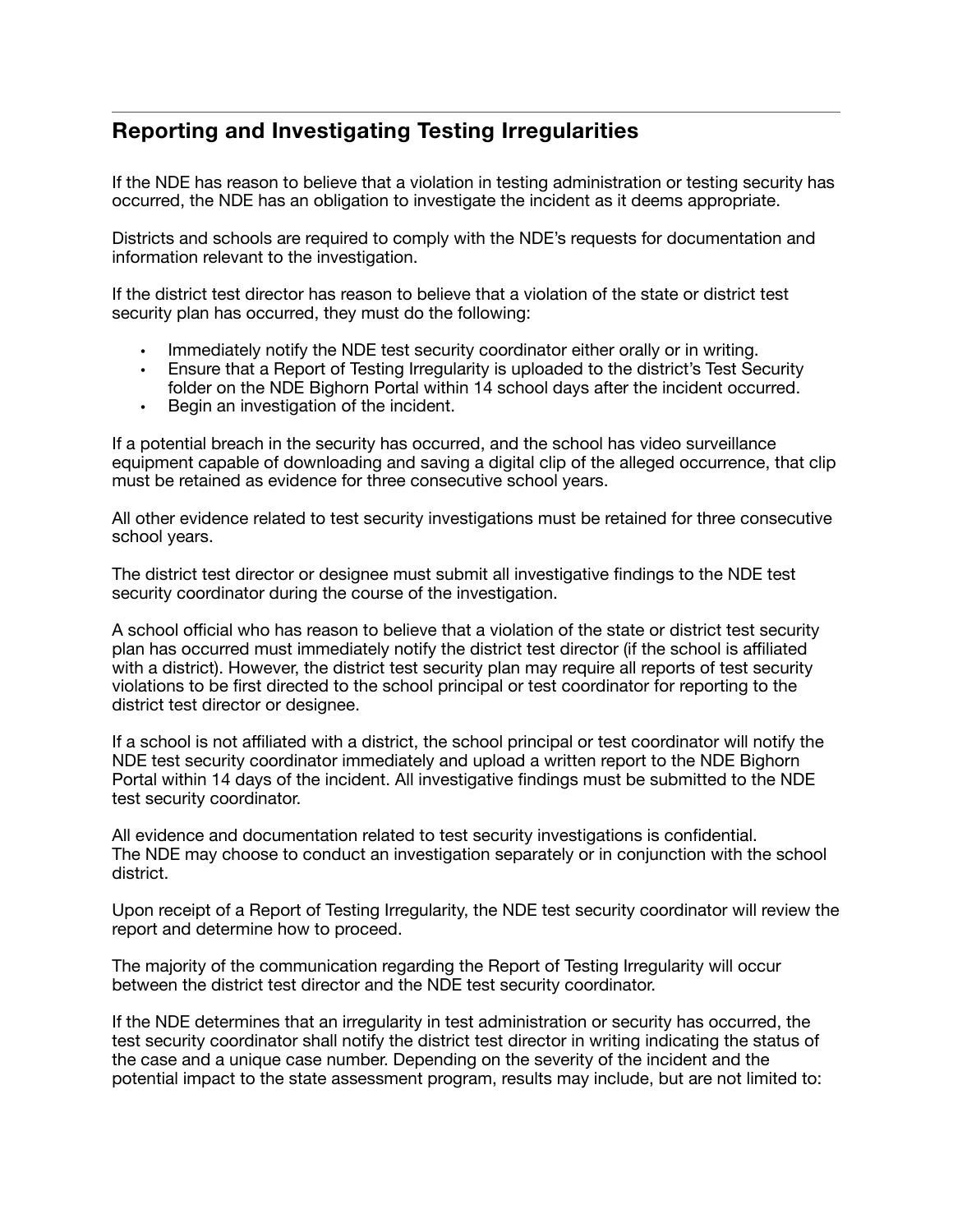- No further action required
- Invalidation of student scores
- A requirement for the district or school to complete a corrective action plan (NRS 390.295)
- The NDE's recommendations and/or requirements for inclusion in the district or school corrective action plan
- A requirement for the district or school to conduct an additional administration of the examination (NRS 390.290)
- Licensure sanctions administered by the State Board of Education (NRS 391.330)

A school principal will be required to submit a corrective action plan to the NDE test security coordinator (through the district test director) under conditions which include, but are not limited to, the following:

- Investigative findings indicate the testing irregularity resulted from inappropriate schoollevel test administration and/or inadequate security protocol.
- Investigative findings indicate the school principal did not provide for adequate or sufficient training of school personnel in test administration and/or security procedures.

A district test director will be required to submit a corrective action plan to the NDE under conditions which include, but are not limited to, the following:

- Investigative findings indicate the testing irregularity resulted from inappropriate district test administration and/or inadequate security protocol.
- Investigative findings indicate the district test director did not provide for adequate or sufficient training of school district personnel in test administration and/or security procedures.

## <span id="page-9-0"></span>**Assurances from Principals**

The principal of each site where state tests are administered is required to accept responsibility for both the proper administration of the tests at that site and the physical security of the test materials including test booklets, prompts, and completed answer documents. Although the principal may choose to assign test scheduling and training responsibilities to a school test coordinator, delegating these duties does not absolve the principal of the ultimate responsibility for test security and proper test administration. The principal must be familiar with the prescribed procedures for administering the tests and certify, on an annual basis, that these procedures will be followed at the school. On or before September 15 of each year, the principal of each public school, including charter schools, shall submit to the Department of Education a statement that the principal will ensure that the school will comply with the regulations and statutes related to the confidentiality of testing materials, proper administration of the state-mandated tests, and provision for annual test security training as well as refresher trainings prior to each specific test administration.

To maintain uniformity for this requirement, NDE has prepared a three-part form entitled "Authorization to Administer the Nevada Proficiency Examinations in Accordance with Nevada Revised Statutes and the Nevada Administrative Code." Schools will receive this form from their district test directors, who are responsible for collecting these forms from the schools and submitting them to the Department. In the event that a new principal joins the school after the submission of the original authorization form, the school must submit a replacement form with the new principal's signature. Only schools that have submitted a completed form are authorized to receive test materials.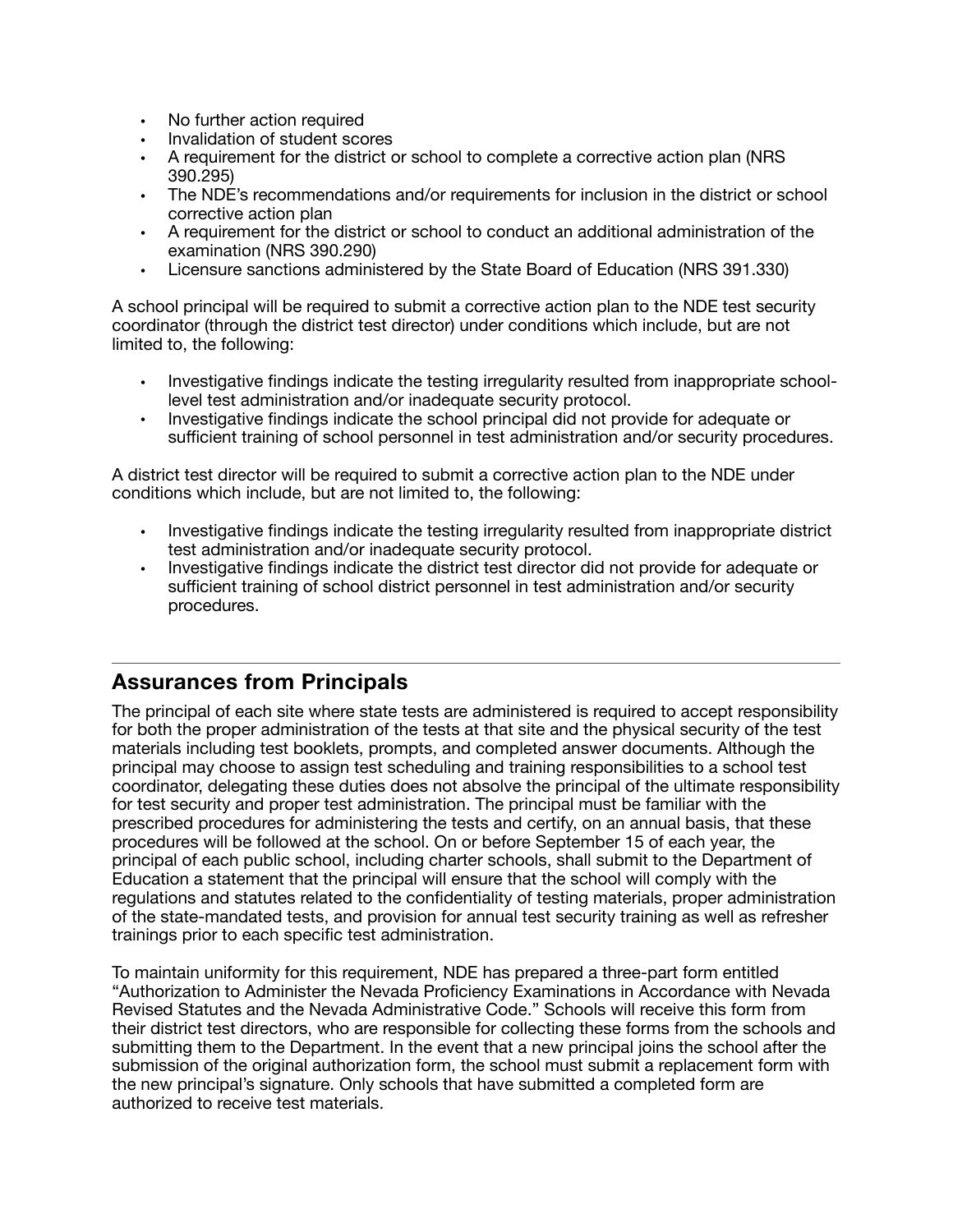## <span id="page-10-0"></span>**School Test Coordinator1**

Is appointed by the school principal and refers to the individual who represents an individual school on all matters of testing that may include, but are not limited to:

- Assisting the school principal by serving as a liaison between the school and the district test security coordinator.
- Assisting the school principal in the development of school test administration procedures.
- Assisting the school principal in tracking annual training for school officials involved in test administration.
- Assisting the school principal in organizing the testing schedule.
- Assisting the school principal in the dissemination and collection of test materials.
- Assisting the school principal in assigning school officials to administer or proctor the assessments.

### <span id="page-10-1"></span>**Classroom Test Administrator**

Is assigned by the school principal or school test coordinator and refers to a licensed, school official whose responsibilities may include, but are not limited to:

- Administering the assessment to an assigned group of students in accordance with all specified test security and test administration procedures.
- Assuming primary responsibility for the verification of the identity and eligibility of each student participating in the assessment (in accordance with procedures outlined in the district test security plan).
- Assuming primary responsibility for the dissemination and collection of each student's test materials.
- Assumes primary responsibility for the supervision of students during their participation in the assessment.
- Ensuring that students are taking the assessment in accordance with specified test security and test administration procedures.
- Following up on unusual behavior or activity on the part of the students during testing.
- Assuming primary responsibility for ensuring that applicable time limits are being adhered to for test administration.